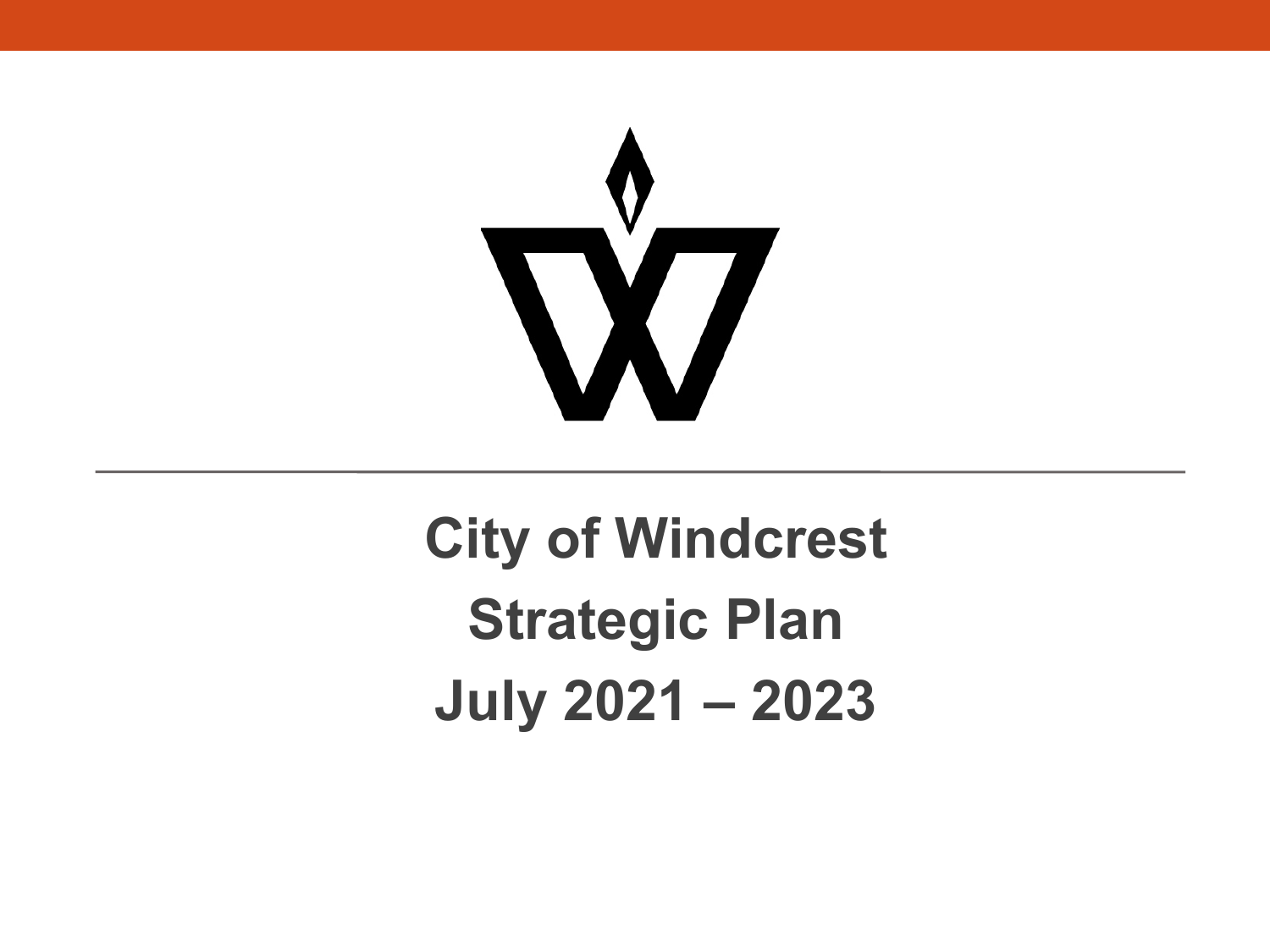

#### Strategic Planning Kick-Off Event 02.09.2021

#### Strategic Plan Subcommittee Mtgs.

- March 4
- March 23
- April 7
- May 5
- May 25
- June 7

#### Community Focus Group Events

- March 9
- March 16
- April 12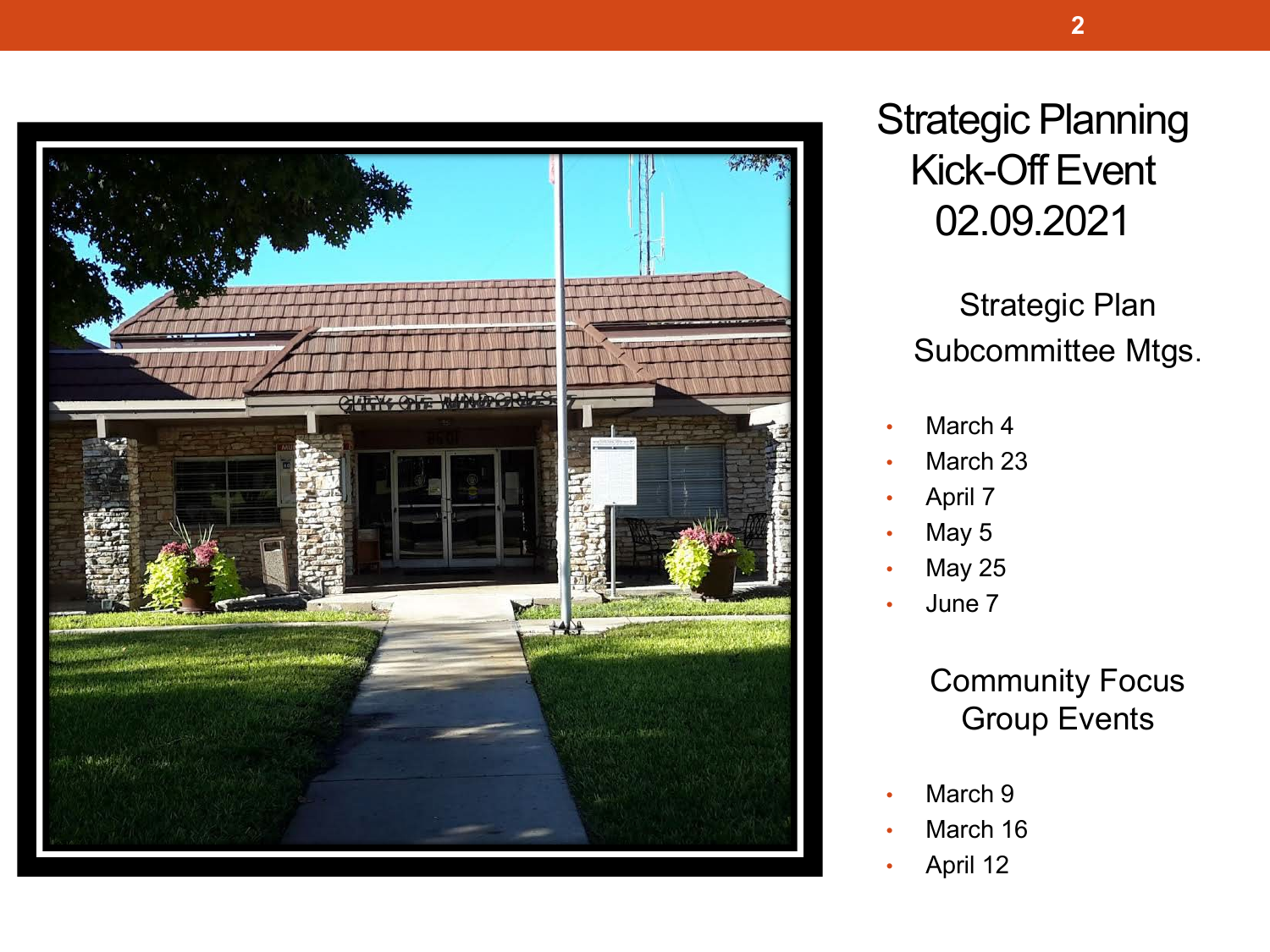| <b>Community Need</b>                                                                            | The need for a small safe community with big city<br>amenities.                                                                           |          |                                                      |                                                                                                              |                                      |
|--------------------------------------------------------------------------------------------------|-------------------------------------------------------------------------------------------------------------------------------------------|----------|------------------------------------------------------|--------------------------------------------------------------------------------------------------------------|--------------------------------------|
| <b>Vision</b>                                                                                    | <b>Mission</b>                                                                                                                            |          |                                                      | <b>Values</b>                                                                                                |                                      |
| The City of Windcrest is a<br>small town where<br>everyone feels safe,<br>welcome, and involved. | To provide the highest quality of life and public safety for<br>the overall community through City services and<br>community involvement. |          |                                                      | <b>Safety</b><br><b>Diversity</b><br>Civic ownership<br>Sustainability<br>Innovative<br><b>Inclusiveness</b> |                                      |
| <b>Primary Client Base</b>                                                                       | Residents, business owners, and visitors to Windcrest.                                                                                    |          |                                                      |                                                                                                              |                                      |
| <b>Geographic Scope</b>                                                                          | 2 square miles of the City of Windcrest.                                                                                                  |          |                                                      |                                                                                                              |                                      |
| <b>Market Differentiators</b>                                                                    | <b>Police and Fire</b><br><b>Departments</b>                                                                                              | Location | Low taxes<br>and<br>consistent<br>property<br>values | <b>Uniqueness</b><br>of homes and<br>lot sizes                                                               | Community<br>amenities and<br>events |

**3**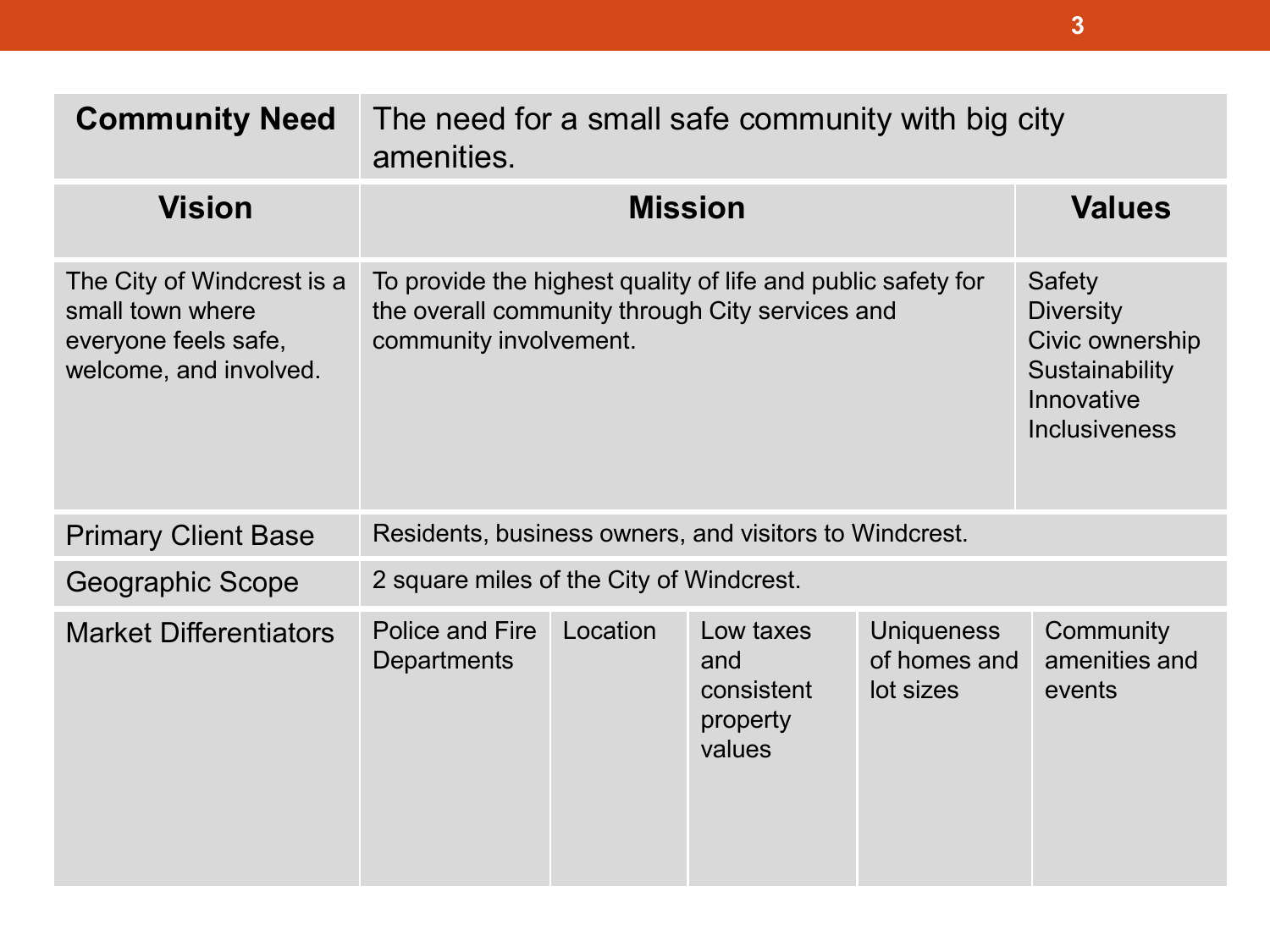# Cornerstone Areas

**Infrastructure** 

Public Services

- Parks and Recreation
- Economic Development
- **Schools**

Marketing and Communication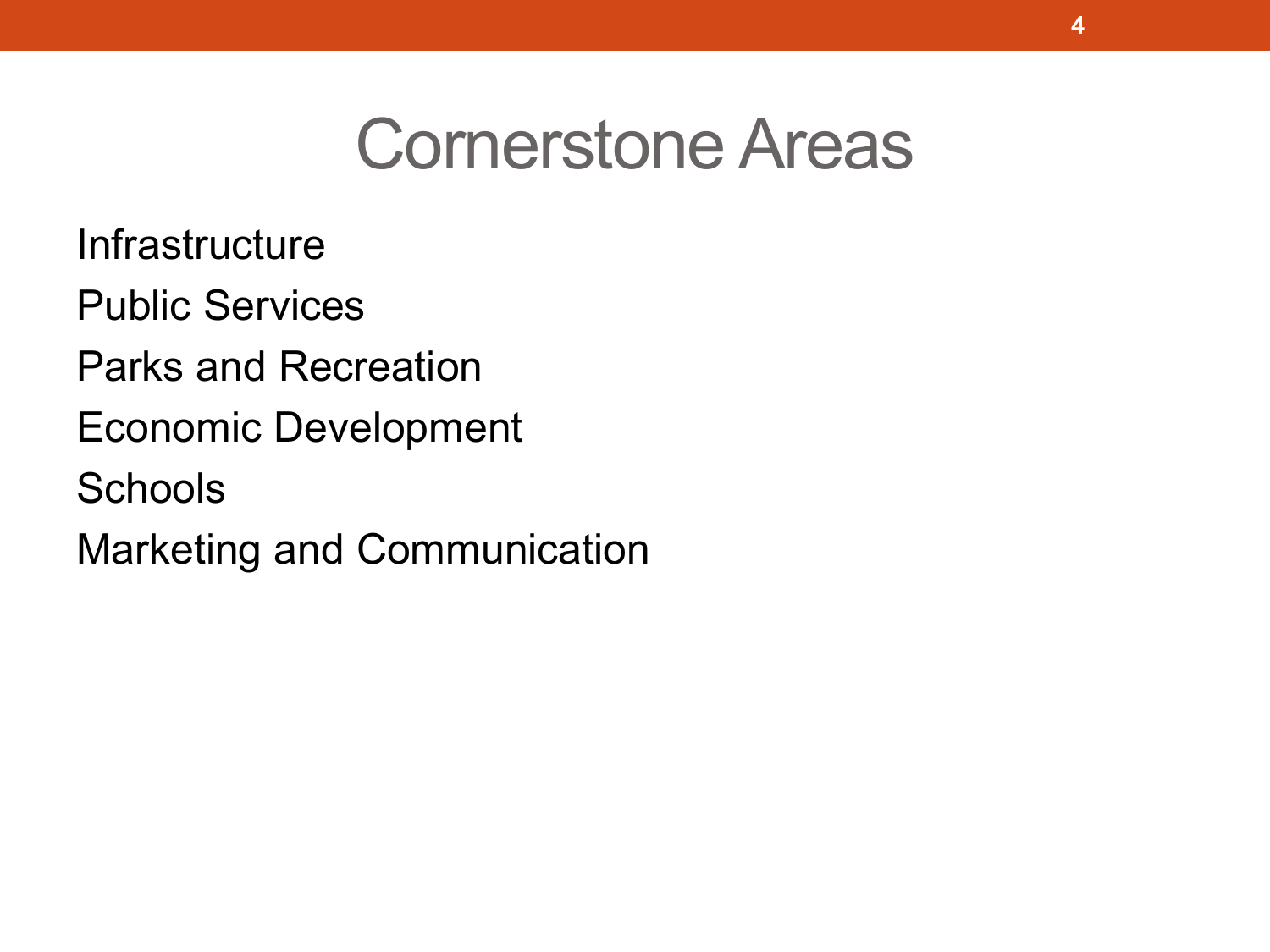#### **Cornerstone Areas & Strategic Initiatives**

| <b>Cornerstone</b><br><b>Area</b>     | <b>Strategic Initiatives</b>                             |                                                                                     |                                                                                                 |                                                                                                |                                                                         |
|---------------------------------------|----------------------------------------------------------|-------------------------------------------------------------------------------------|-------------------------------------------------------------------------------------------------|------------------------------------------------------------------------------------------------|-------------------------------------------------------------------------|
| <b>Infrastructure</b>                 | Decision about<br>swimming pool or<br>splash pad<br>2021 | Assessment of<br>staffing and<br>space needs<br>for City<br>Government<br>2022      | Assessment of IT<br>Department needs<br>2022                                                    | <b>Creation and</b><br>communication<br>of street and<br>light<br>maintenance<br>plan<br>2022  | Improvement to<br>entrances and<br>aesthetics into<br>Windcrest<br>2023 |
| <b>Public Services</b>                | <b>Revision of City</b><br>website<br>2022               | Feasibility<br>assessment of<br>in-house EMS<br>services<br>2023                    | Plan for City<br>services south of<br><b>Walzem Road</b><br>2023                                |                                                                                                |                                                                         |
| <b>Parks and</b><br><b>Recreation</b> | Development of a<br><b>Master Plan</b><br>2021           | Improvement of<br>lighting<br>throughout<br><b>Takas Park</b><br>facilities<br>2021 | Offering of health<br>and wellness<br>activities in the<br>parks and at Civic<br>Center<br>2022 | Incorporation of<br>public art and<br>art activities<br>within the<br>community<br>2022 & 2023 |                                                                         |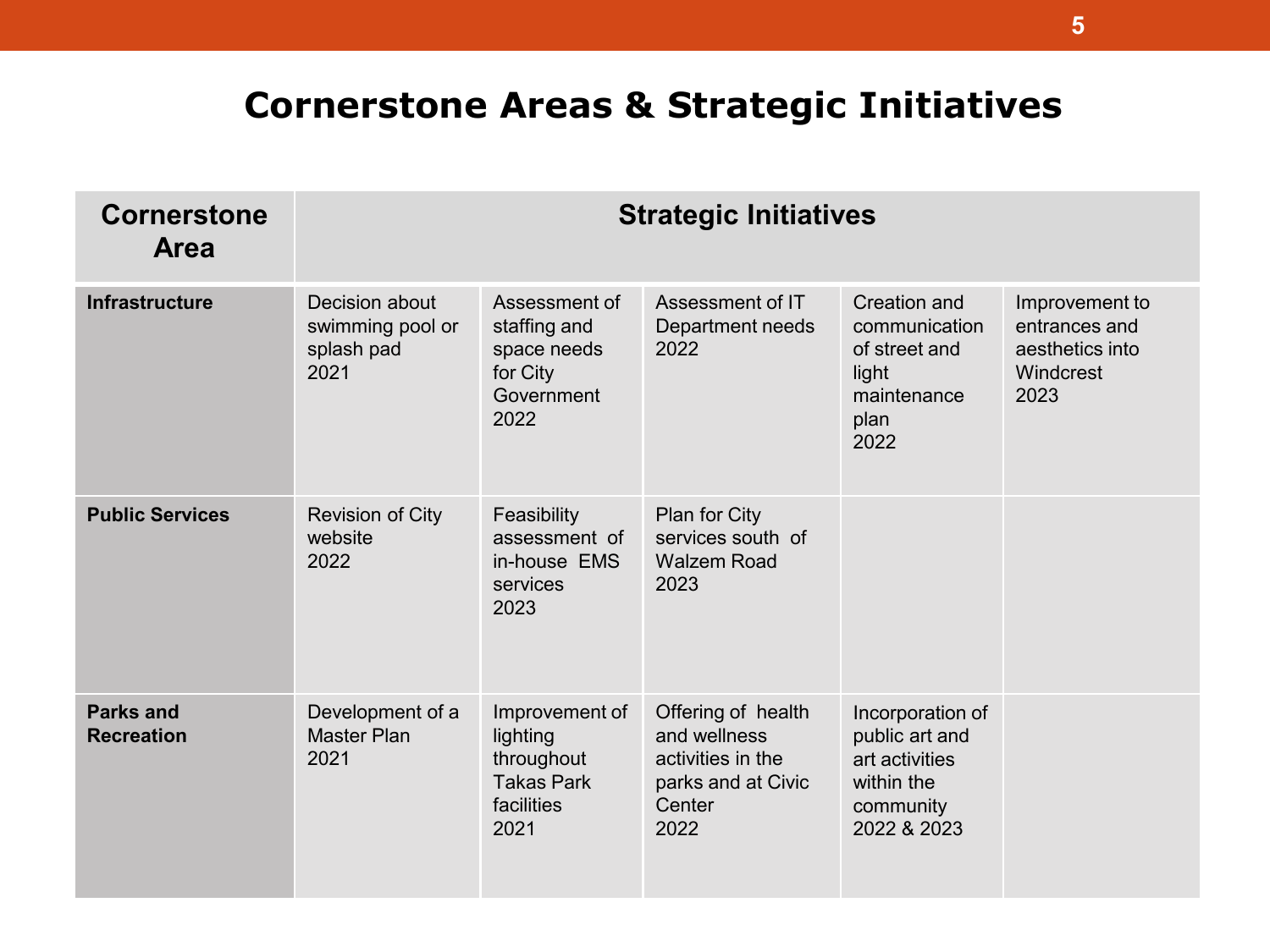#### **Cornerstone Areas & Strategic Initiatives**

| <b>Cornerstone</b><br><b>Area</b>            | <b>Strategic Initiatives</b>                                                                                |                                                                                                              |                                                                                                 |                                                                                             |                                                                   |
|----------------------------------------------|-------------------------------------------------------------------------------------------------------------|--------------------------------------------------------------------------------------------------------------|-------------------------------------------------------------------------------------------------|---------------------------------------------------------------------------------------------|-------------------------------------------------------------------|
| <b>Economic</b><br><b>Development</b>        | Marketing of<br>existing<br>businesses<br>Ongoing                                                           | Work with<br>developers to<br>bring multi-use<br>businesses and<br>residences to<br>Windcrest<br>2021 & 2022 | Design of<br>incentive<br>packages for<br>retail and<br>restaurant<br>businesses<br>2021 & 2022 | Partnership<br>with the City to<br>increase<br>signage and<br>aesthetics<br>2023            |                                                                   |
| <b>Schools</b>                               | <b>Better</b><br>understanding of<br>schools'<br>educational<br>ratings and safety<br><b>issues</b><br>2021 | Communication of<br><b>NEISD/City</b><br>responsibilities<br>2021                                            | Offering of<br>community<br>activities within<br>the schools<br>2022 & 2023                     | Regular<br>discussions<br>between<br>NEISD, Charter<br>Schools, and<br>the City.<br>Ongoing | Use of individuals<br>as mentors and<br>volunteers<br>2022 & 2023 |
| <b>Marketing and</b><br><b>Communication</b> | Redesign and<br>production of the<br>newsletter<br>2021                                                     | Revisions to<br>website and use<br>of social media<br>2022                                                   | Branding and<br>signage for the<br>City<br>2023                                                 |                                                                                             |                                                                   |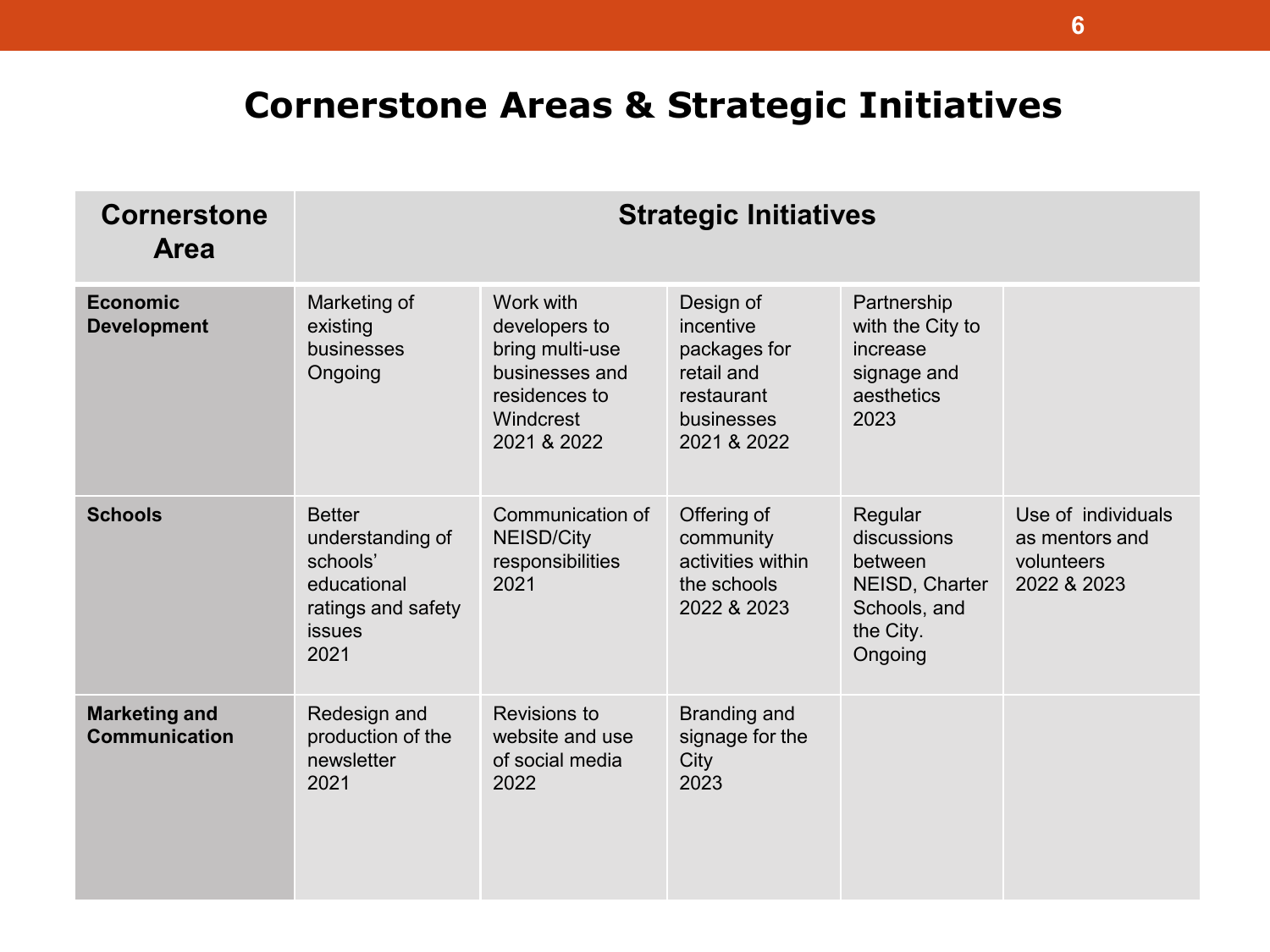## **Cornerstone Areas Strategies & Actions**

| <b>Priority</b>             | <b>Action Items</b>                                                     | <b>Responsible</b><br>Individual (s)                                                | <b>Calendar Year</b><br><b>Deadlines</b> |
|-----------------------------|-------------------------------------------------------------------------|-------------------------------------------------------------------------------------|------------------------------------------|
| Infrastructure              | <b>Decision about</b><br>swimming pool or<br>splash pad                 | <b>City Manager, City</b><br>Secretary, and City<br>Engineer                        | 4th Quarter, 2021                        |
| Infrastructure              | Assessment of staffing<br>and space needs for<br><b>City Government</b> | City staff and outside<br>consultant                                                | 2 <sup>nd</sup> Quarter, 2022            |
| Infrastructure              | Assessment of IT<br>Department needs                                    | City staff and outside<br>consultant                                                | 2 <sup>nd</sup> Quarter, 2022            |
| <b>Public Service</b>       | <b>Revision of City website</b>                                         | <b>City Secretary and outside</b><br>consultant                                     | 2 <sup>nd</sup> Quarter, 2022            |
| <b>Parks and Recreation</b> | Development of Master<br>Plan                                           | <b>Parks and Rec</b><br><b>Commission, City</b><br><b>Manager, and City Council</b> | 3rd Quarter 2021                         |
| <b>Parks and Recreation</b> | Improvement of lighting<br>throughout Takas Park<br>facilities          | <b>Parks and Rec</b><br><b>Commission, City</b><br><b>Manager, and City Council</b> | 4 <sup>th</sup> Quarter, 2021            |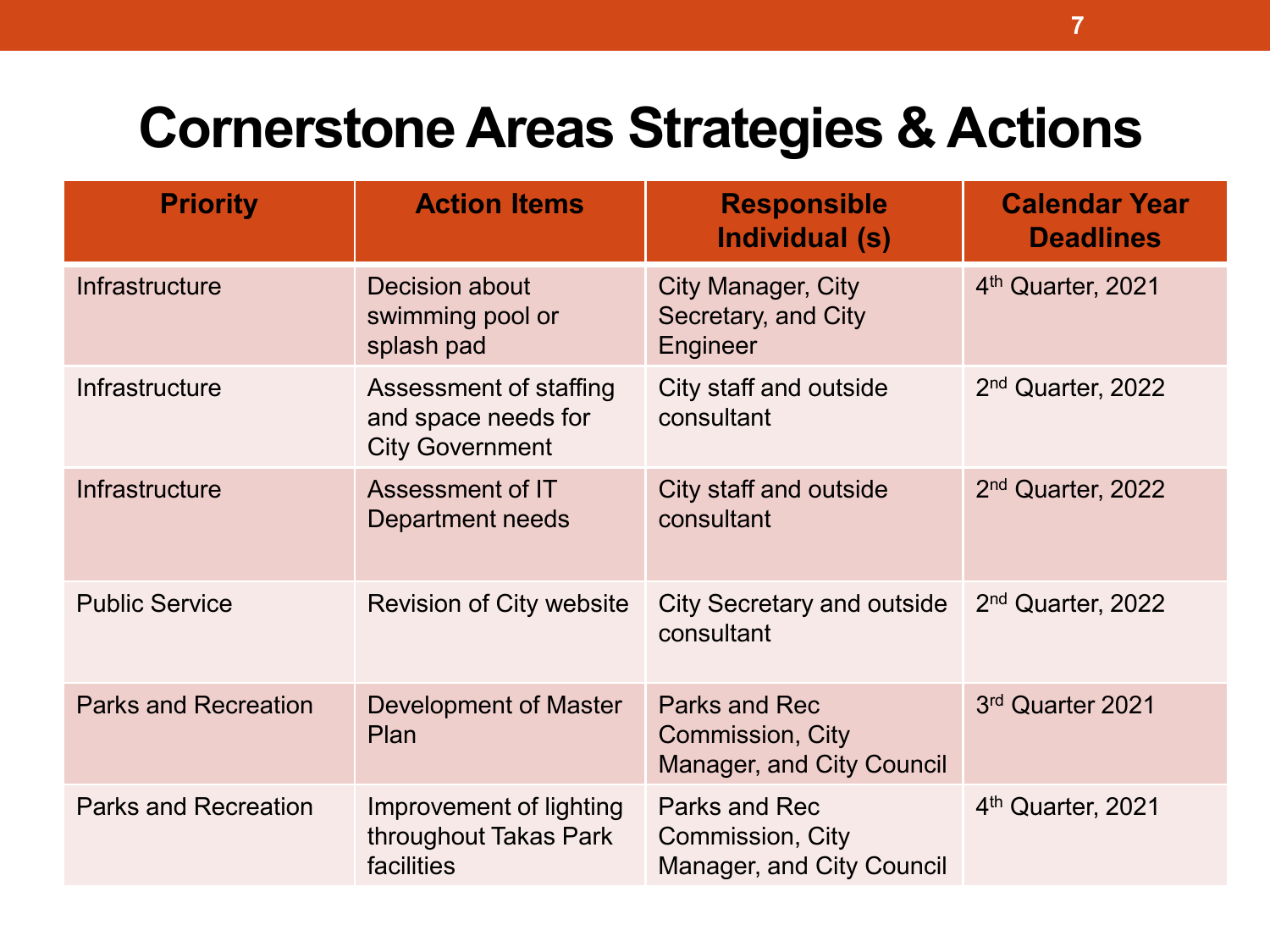## **Cornerstone Areas Strategies & Actions**

| <b>Priority</b>                        | <b>Action Items</b>                                                            | <b>Responsible</b><br>Individual (s)                                             | <b>Calendar Year</b><br><b>Deadlines</b> |
|----------------------------------------|--------------------------------------------------------------------------------|----------------------------------------------------------------------------------|------------------------------------------|
| <b>Economic Development</b>            | Work with developers on<br>multi-use business and<br>residential projects      | <b>WEDC President,</b><br><b>Executive Director, and</b><br><b>WEDC Attorney</b> | 2 <sup>nd</sup> Quarter, 2022            |
| <b>Economic Development</b>            | Design of incentive<br>packages for retail and<br>restaurants                  | <b>WEDC President,</b><br><b>Executive Director, and</b><br><b>WEDC Attorney</b> | 2 <sup>nd</sup> Quarter, 2022            |
| <b>Schools</b>                         | Better understanding of<br>schools' educational<br>ratings and safety issue    | <b>City Manager, City</b><br>Council, and City staff                             | Ongoing                                  |
| <b>Schools</b>                         | <b>Quarterly discussions</b><br>between NEISD,<br>charter schools, and<br>City | Elected officials and<br><b>City Manager</b>                                     | Ongoing                                  |
| Marketing and<br><b>Communications</b> | Redesign and<br>production of the<br>newsletter                                | <b>City Secretary and</b><br>external consultant                                 | 4 <sup>th</sup> Quarter, 2021            |